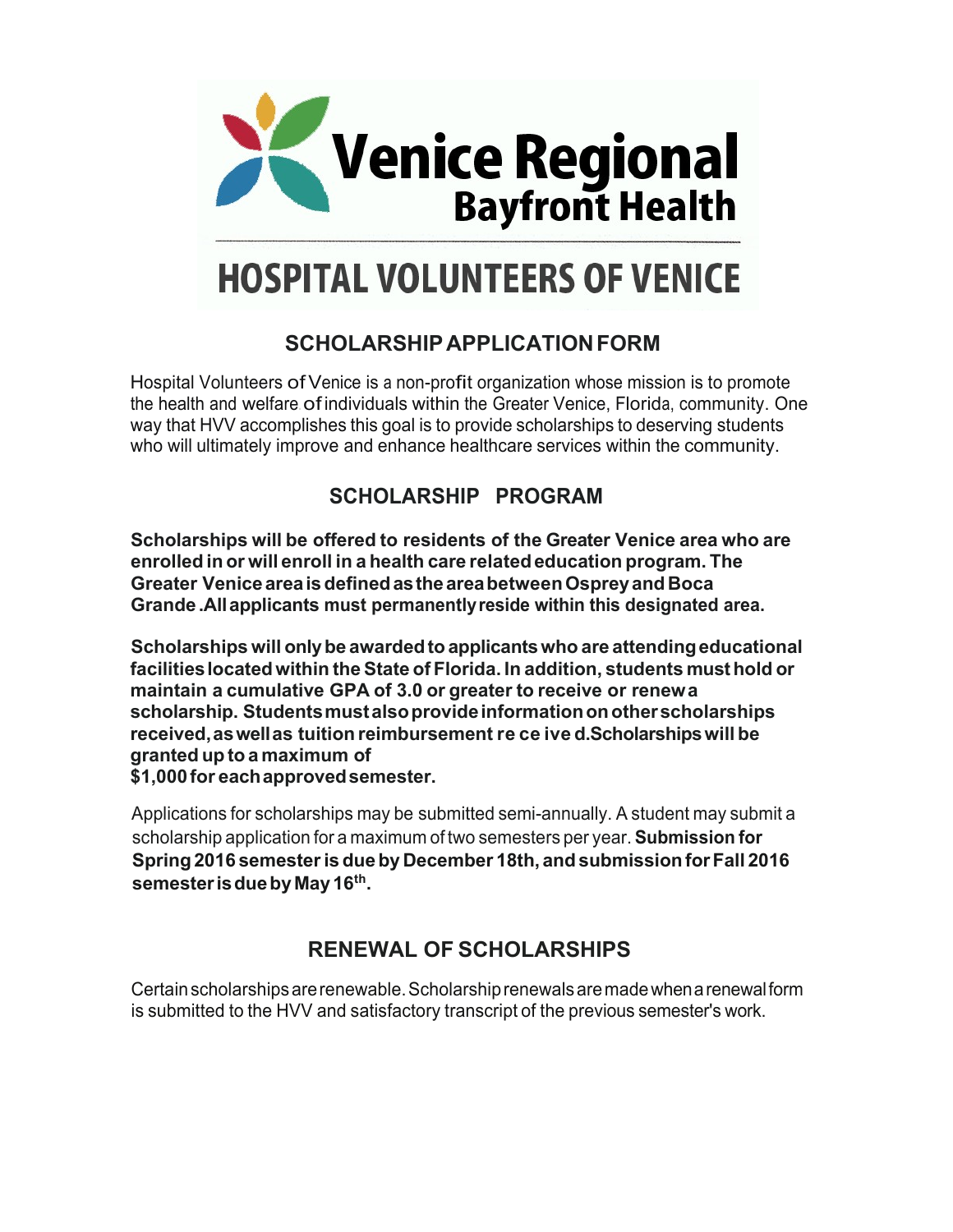## **NOTIFICATION AND PAYMENT OF AWARDS**

All applicants are notified in writing whether or not they receive an award. Scholarship monies will be sent directly to the educational facility or entity offering the educational offering. **Unused balances willnotbereleased tothe student butwillbe returned to HVV forredeposit into the Scholarship Fund. By completing this application, the student authorizes the educational institutionto release educational record information to HVV as requested.**

## **DETERMINATION OF AWARDS**

Scholarships are not automatically awarded to all applicants. The HVV Scholarship Committee selects scholarship recipients on an objective and competitive basis. The committee will consider both academic and non-academic factors, as well as the current financial status of the organization, in its determination of awards.

## **APPLICATION PROCESS**

To apply, students must submit the application form and enclose any additional required attachments. Completed applications must be received by December 1  $\mathfrak{g}^{\text{\tiny th}}$ or May 16th.

#### **TO THE APPLICANT - PLEASE READ ALL PAGES CAREFULLY BEFORE FILLING OUT THIS FORM:**

By fully completing this application, you will help us determine your eligibility to receive a scholarship.

You must complete each section of the application and submit all supporting documents as noted. This application becomes validonly when: 1) It is filled out in its entirety; and

2) The following have been submitted:

This application.

- . Copy of most recent transcript (as applicable), **showing aminimumcumulative 3.0GPA.**
- . Copyofofficial acceptance letterfromcollege or vocational school (as applicable) located within the State of Florida.
- . Two letters of reference from someonewho knows you well andis in a position to evaluate you, i.e. school counselor or teacher, employer or job supervisor, etc.
- . An essay introducing yourself, identifying your mentors, sharingyourgoalsand

expectations for a career in a health care field, and describing why you should receive a scholarship.

- . Information on other scholarships received.
- . Information on tuition reimbursement received or eligibility fortuition reimbursement.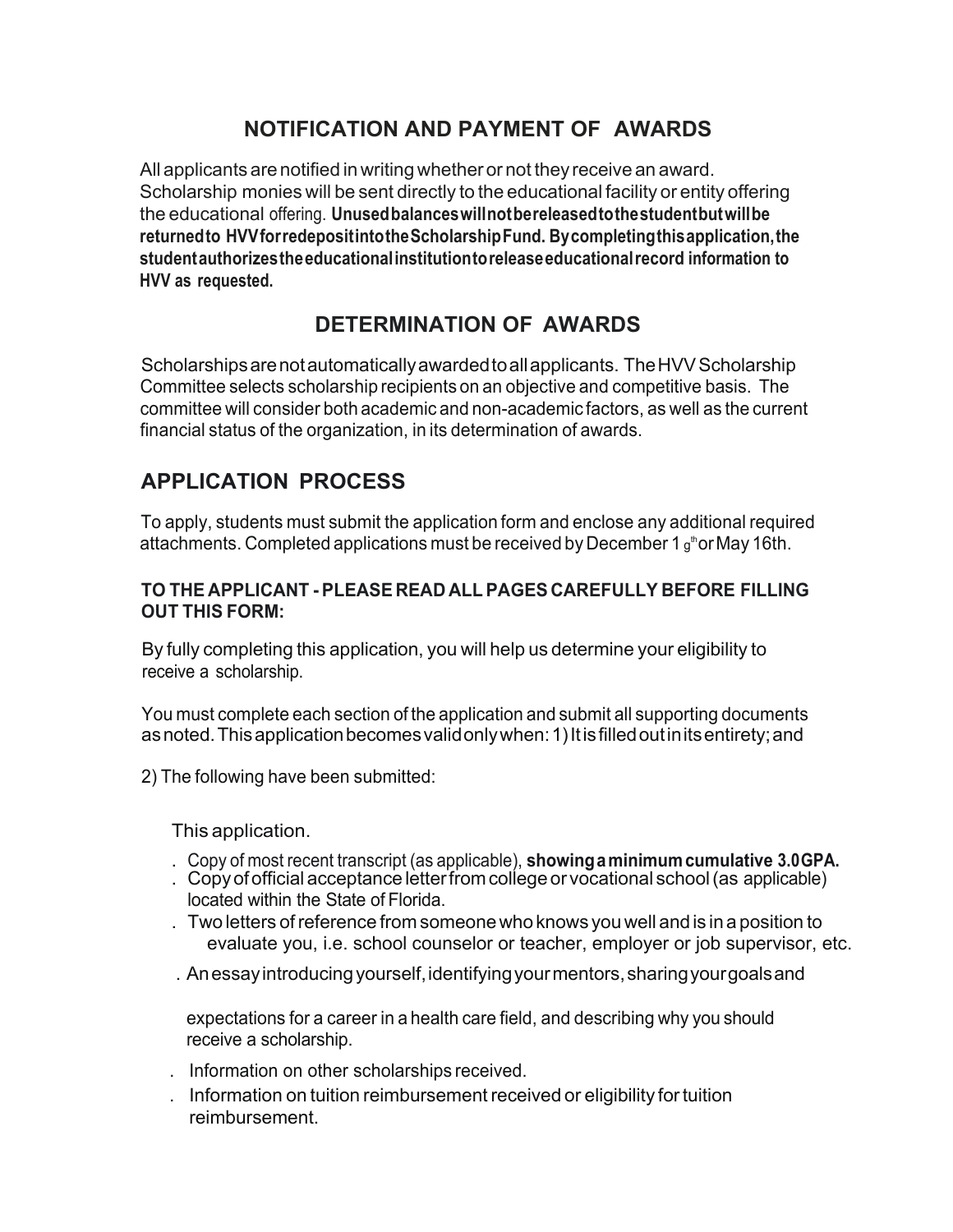## **APPLICATION DATA**

| PERSONAL INFORMATION                           |                                                                                   |  |
|------------------------------------------------|-----------------------------------------------------------------------------------|--|
|                                                |                                                                                   |  |
|                                                |                                                                                   |  |
|                                                |                                                                                   |  |
| Telephone Number ____________________________  |                                                                                   |  |
|                                                |                                                                                   |  |
| Date of Birth __________________               |                                                                                   |  |
| <b>SCHOLASTIC INFORMATION</b>                  |                                                                                   |  |
| minimum cumulative GPA of 3.0.                 | Please attach a copy of your official high school or college transcript showing a |  |
| Other Scholarships Applied for or Received:    |                                                                                   |  |
|                                                |                                                                                   |  |
|                                                |                                                                                   |  |
| Please attach list of additional scholarships. |                                                                                   |  |
|                                                | Tuition Reimbursement Received or Eligibility for Tuition Reimbursement           |  |
|                                                |                                                                                   |  |
| <b>COLLEGE/SCHOOL INFORMATION</b>              |                                                                                   |  |
|                                                |                                                                                   |  |
|                                                | College Mailing Address (Financial Aid Office & Contact Name if Available)        |  |
| <b>Student Number</b>                          | Major/vocational choice: ____________________                                     |  |
| Cost per Credit Hour ___________               | # of Credit Hours/Semester _________________                                      |  |
|                                                | Additional Fees __________________Cost for Books _______________________________  |  |

**\*\*Completion of this application authorizes the educational institution to release educational record information to HVV as requested.**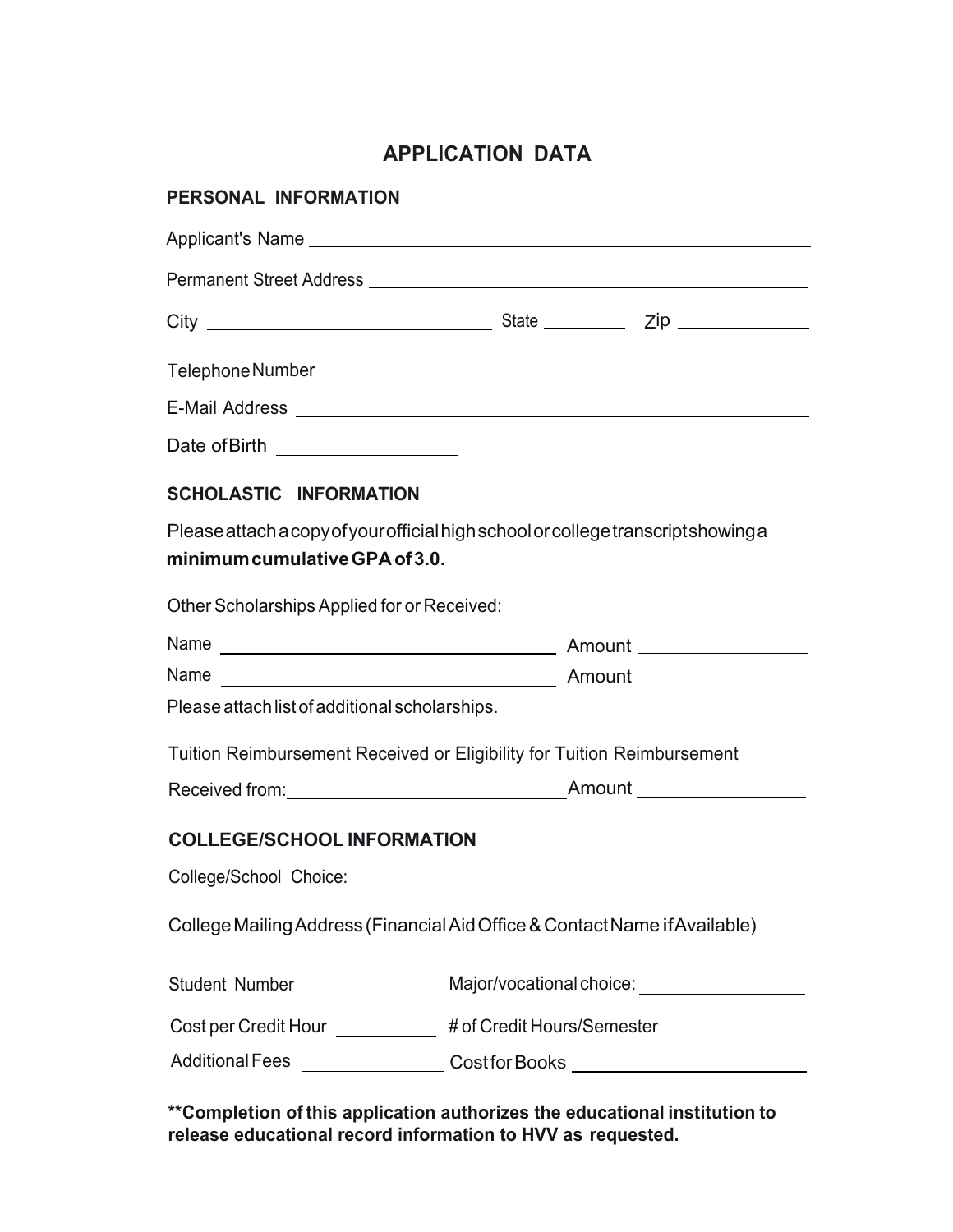#### **COMMUNITY ACTIVITIES, SCHOOL, & ATHLETIC EXPERIENCE**

Please detail your achievements and any other activities you have been involved with during thelast5yearsthat youfeel are significant. This could include clubs, church activities, etc.

| <b>Activity</b>        | # of Years                                                       | <b>Special Awards</b> |  |
|------------------------|------------------------------------------------------------------|-----------------------|--|
|                        |                                                                  |                       |  |
|                        |                                                                  |                       |  |
| <b>WORK EXPERIENCE</b> |                                                                  |                       |  |
|                        | Please describe any paid work experience, including summer jobs. |                       |  |
| <b>Position</b>        |                                                                  | <b>Dates</b>          |  |
| <b>Job Description</b> |                                                                  |                       |  |
|                        |                                                                  |                       |  |
|                        |                                                                  |                       |  |
| <b>Position</b>        |                                                                  | <b>Dates</b>          |  |
| <b>Job Description</b> |                                                                  |                       |  |
|                        |                                                                  |                       |  |
|                        |                                                                  |                       |  |
|                        |                                                                  |                       |  |
| <b>Position</b>        |                                                                  | <b>Dates</b>          |  |
| <b>Job Description</b> |                                                                  |                       |  |
|                        |                                                                  |                       |  |
|                        |                                                                  |                       |  |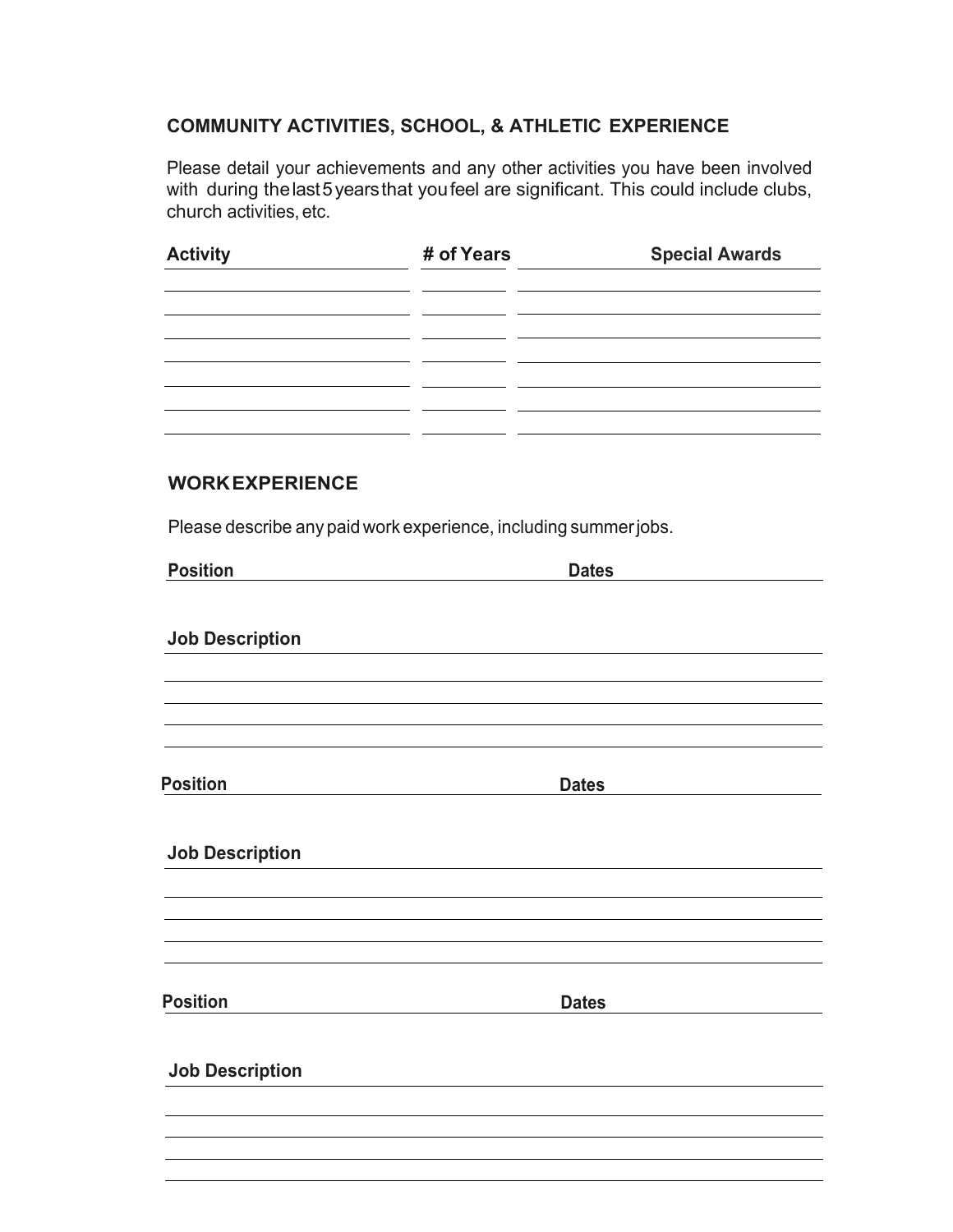**ESSAY** - Please write an essay introducing yourself, identifying your mentors, sharing your goals and expectations, and describing why you shouldreceive a scholarship. Please place an emphasis on why you have chosen the health care field and how you see yourself contributing tohealthcare in the community. Printclearly or add a typed insert.

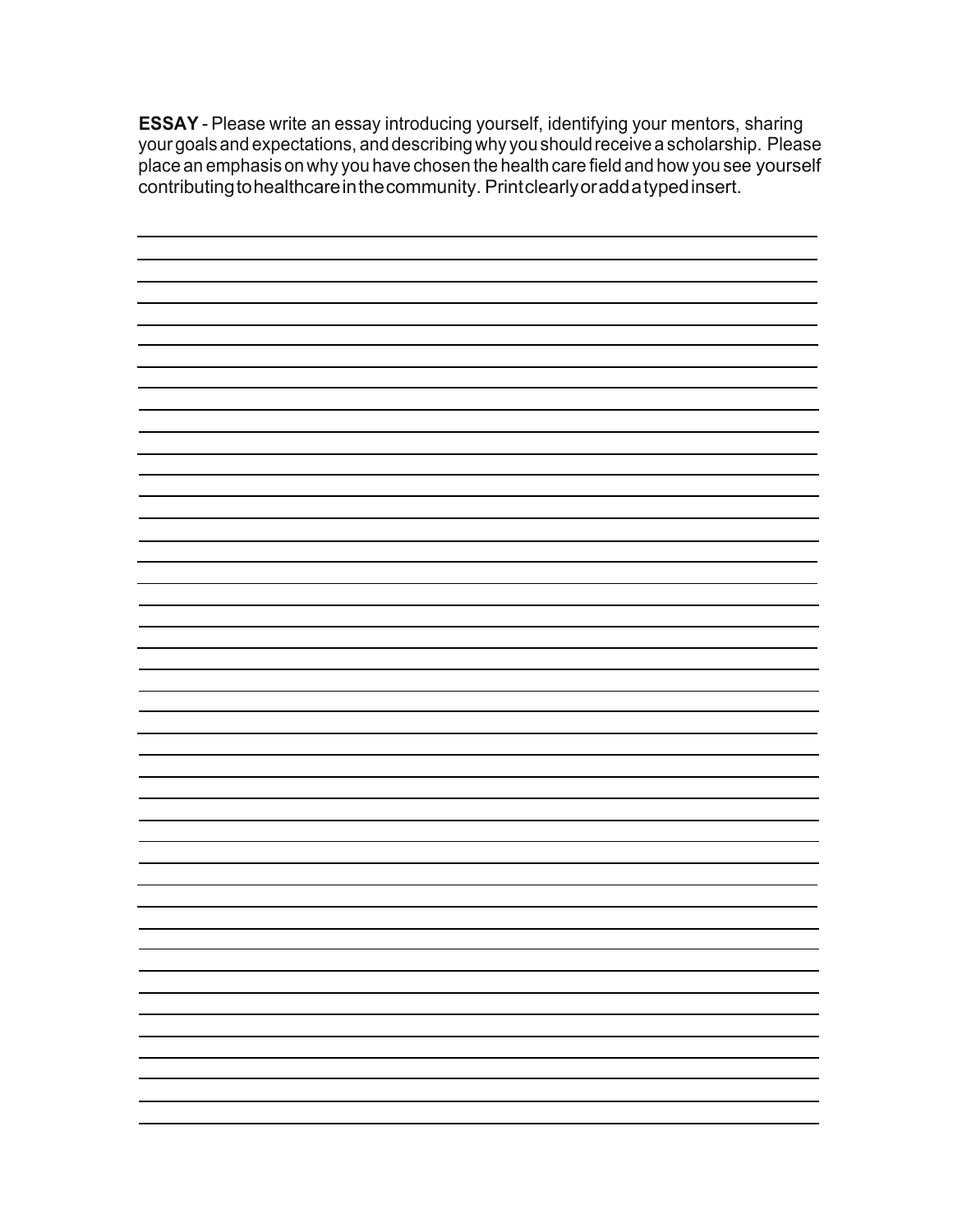**REFERENCE/APPRAISAL** - Please ask two people whom you know well to write letters ofreference using the form below. Appropriate people to ask include mentors, teachers, supervisors, school advisors or counselors, etc. This application will not be considered complete unless these letters are included with your application.

#### **REFERENCELETTER #l**

Scholarship Applicant's Name Reference Writer's Name **Example 2018** Reference Writerʹs Address Reference Writer's Phone Number Number Number (Number Number Number Number Number Number Number Number Number Number Number Number Number Number Number Number Number Number Number Number Number Number Number Number Number Relationship to Applicant **Constanting to Applicant** 

How long have you known applicant and in what capacity

Description of applicant's character, achievements, and ability to set realistic and attainable goals:

Description of applicant's motivation to succeed in a health care career and steps he/ she has taken to accomplishthis:

Signature of Reference Writer **Date** Date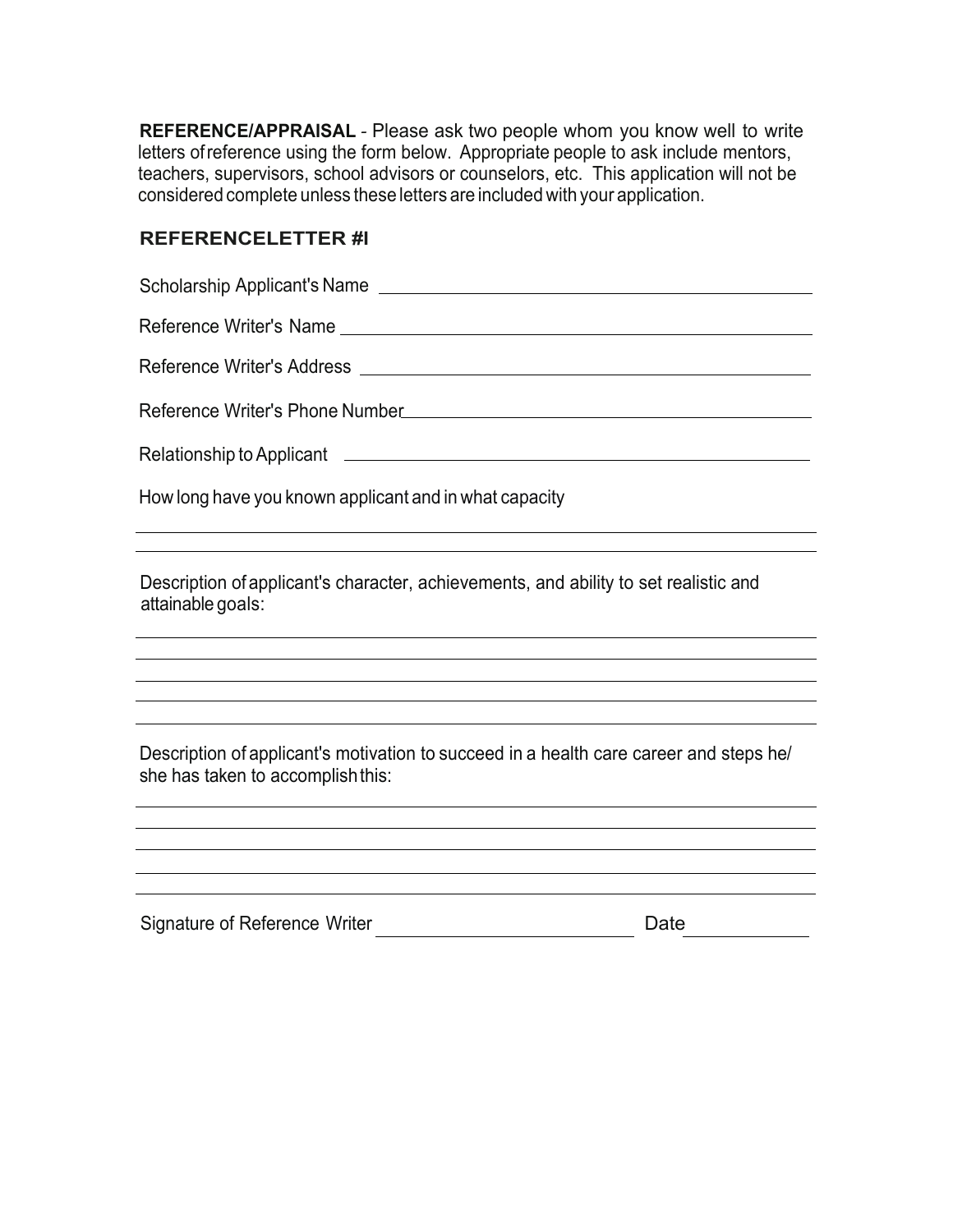REFERENCE/APPRAISAL - Please ask two people whom you know well to write letters of reference using the form below. Appropriate people to ask include mentors, teachers, supervisors, school advisors or counselors, etc. This application will not be considered complete unless these letters are included with your application.

#### **REFERENCELETTER #2**

| Relationship to Applicant <b>example and the example of the set of the set of the set of the set of the set of the set of the set of the set of the set of the set of the set of the set of the set of the set of the set of the</b> |  |  |
|--------------------------------------------------------------------------------------------------------------------------------------------------------------------------------------------------------------------------------------|--|--|
| How long have you known applicant and in what capacity                                                                                                                                                                               |  |  |
| Description of applicant's character, achievements, and ability to set realistic and<br>attainable goals:                                                                                                                            |  |  |
|                                                                                                                                                                                                                                      |  |  |
| Description of applicant's motivation to succeed in a health care career and steps he/<br>she has taken to accomplish this:                                                                                                          |  |  |
|                                                                                                                                                                                                                                      |  |  |

Signature of Reference Writer **Date** Date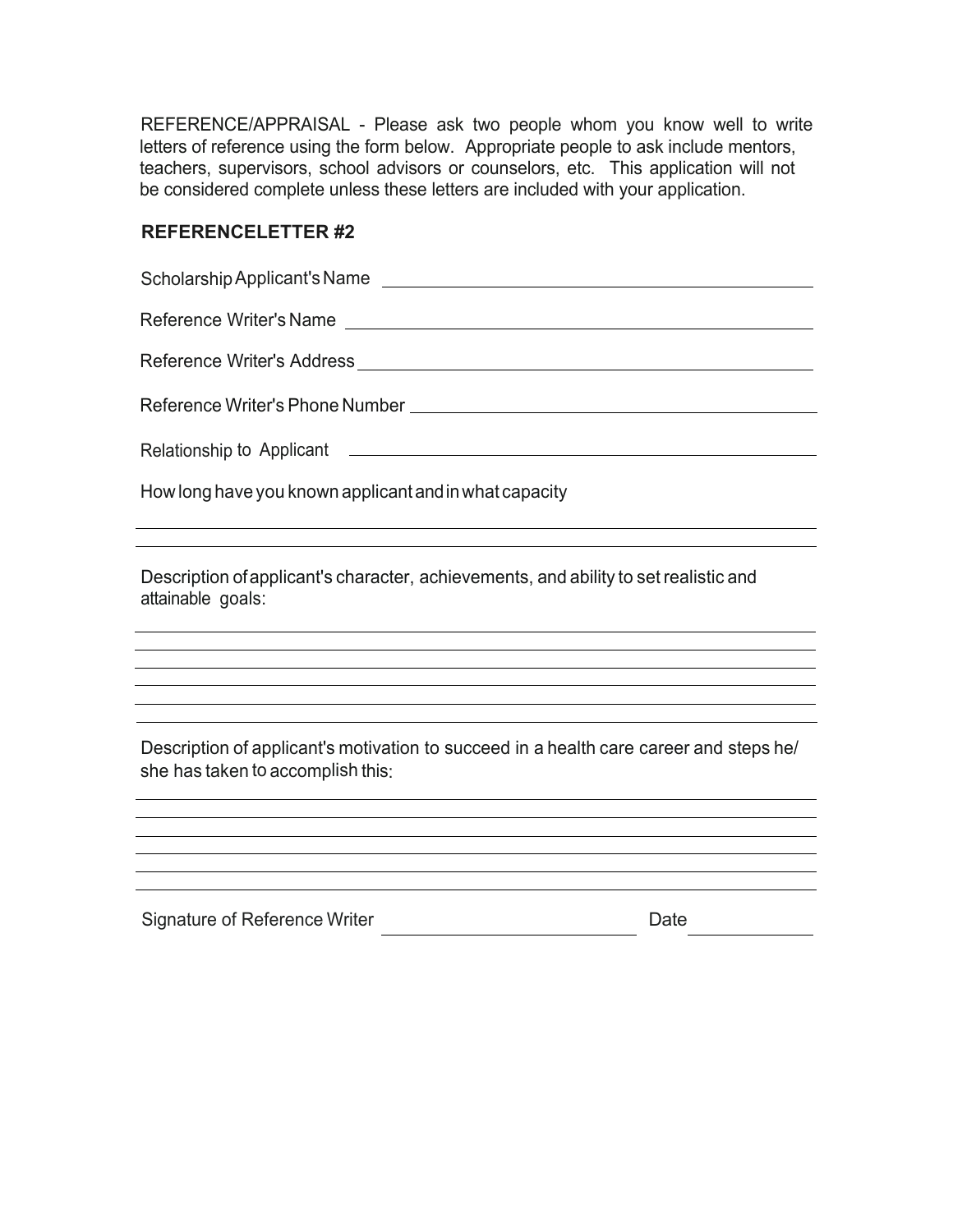#### **CERTIFICATION**

I acknowledge that the information contained in this application is true and correct to the best of my knowledge and that I will inform the Scholarship Committee ofany changes which might occur in this information.

| Applicant's Signature |  |
|-----------------------|--|
|-----------------------|--|

#### **For further information please contact:**

Sandra Shotto ‐Sandra.shotto@bayfronthealth.com Hospital Volunteers of Venice -483-7053 or 483-7050

#### **Please return completed application to:**

Sandra Shotto ‐Finance Coordinator Hospital Volunteers of Venice Volunteer Office 540 The Rialto Venice,FL 34285